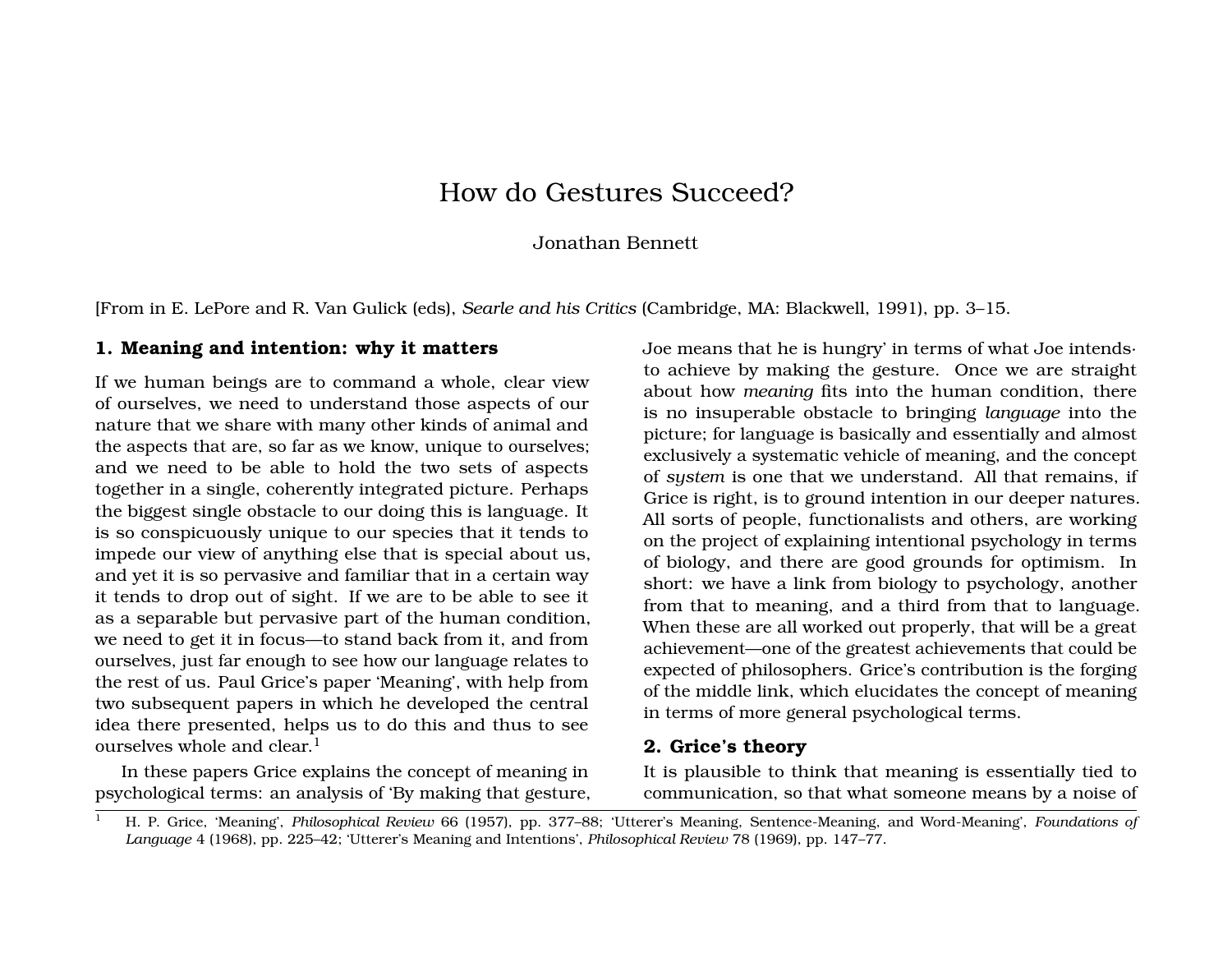influence the audience's behavior.

gesture may be explained or analyzed or defined in terms of what he intends to communicate to his audience. The general idea breaks down into two main cases. The person intends **(1)** to get his audience to believe that P, or **(2)** to get his audience to do A, where A is some kind of action. In **(1)** a *statement* is made, in **(2)** an *injunction* is uttered—using 'injunction' to cover commands, requests, bits of advice, and any other utterances whose immediate purpose is to

I give pride of place to the split between statements and injunctions because it is deep and central. Kinds of speech act that belong to neither of these categories, though they contribute greatly to the richness of our scene, are not necessary to language as such, are explicable in terms of statements and injunctions, and should be introduced at a later stage. For now I shall confine myself to statments, but everything I shall say can easily be adapted for injunctions as well.

The suggestion is that 'By doing x, S means that P' means about the same as 'By doing x, S intends to get someone to believe that P'. It has long been known that our ordinary notion of *meaning that P* is not captured by this analysis, because we often do things intending to get others to believe that P without meaning that P by what we do. For example, I might show you a photograph of McStiggins streaking at a football game, intending thereby to get you to think that he has behaved in that way; but in showing you the photo I don't *mean that* McStiggins streaked at a football game. Showing you that photo isn't remotely like making a statement.

On the other hand, if I show you a *drawing* of McStiggins streaking at a football game, intending to make you think that he has behaved like that, that is a more plausible candidate for meaning. What is the difference? It is that the photograph's status as evidence that P has nothing to do with why I showed it to you, whereas the drawing can serve for you as evidence about McStiggins's behavior only if you think I showed it to you for that purpose. If in the second case I sanely show you the drawing as a way of getting you to think that (P) McStiggins streaked at a football game, I must be intending that you take it as evidence that P; but that could only be *intention-dependent* evidence; and that, according to Grice, is what marks off meaning from other kinds of belief-production.

That is how I express Grice's theory. He puts it like this: In doing x, S means that P if and only if:

> In doing x (1) S intends to get an audience to believe that P, and (2) S expects this to come about through the audience's realizing that (1) is the case.

A similar story holds for injunction. Compare these two cases in which I do something intending to get you to close the window. **(a)** I act the part of someone suffering from a draft on the back of his neck (or I show that I *am* suffering from a draft); I want you to take this as evidence that the draft is bothering me, and to close the window. **(b)** I go through a mock performance of someone suffering from a draft, and then make a big to-do of looking at the window. Nobody could possibly take my shivers and neck-rubs as natural, uncontrived expressions of suffering from a draft, and I don't expect you to do so. Rather, I want you to take them as evidence that I want you to close the window, and to be led by that to close the window. How can I expect you to take such a transparent charade as evidence that I want you to close the window? By taking it that I am offering the charade for that purpose. So the core of this injunction, as of the statement, is the attempt to give intention-dependent evidence for something.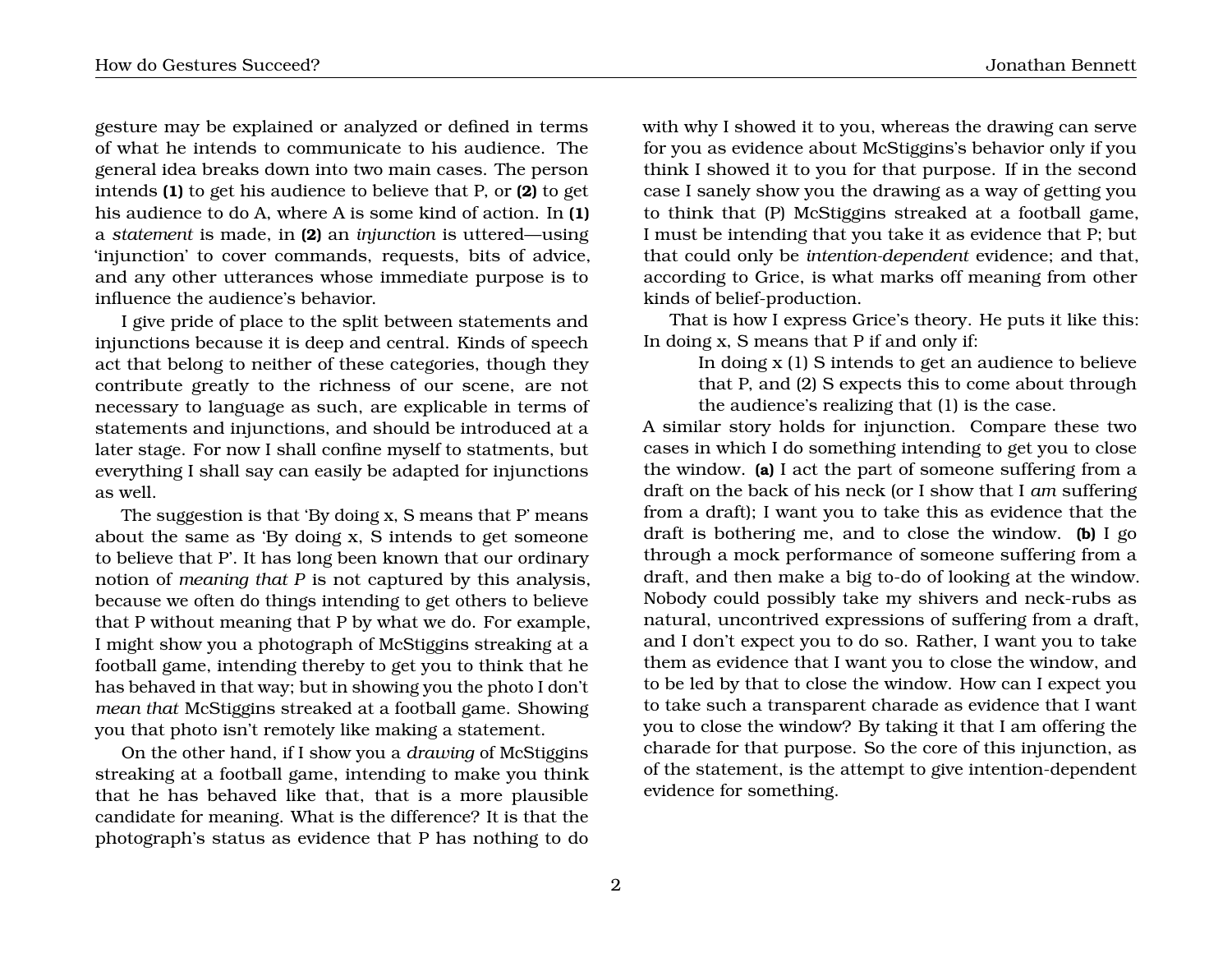## **3. Meaning-nominalism and other complaints**

A great feature of this account of the concept of meaning is that it helps us to see that meaning doesn't necessarily involve rules or conventions. Uttering x and thereby meaning that P can be a one-shot deal, though of course there can be conventions for meaning (and a language is a system of such conventions). Analogously, we could have a convention for driving on the right, but the notion of driving on the right can be fully understood without bringing in the concept of convention. One of the things I did in my book *Linguistic Behaviour* was to show how to take the concept of convention (as analyzed by David Lewis) and the concept of meaning (as analyzed by Grice), to hold them apart and then bring them together in a fruitful combination.

Some of the earliest attacks on Grice's work on meaning focused on its 'meaning-nominalist' aspect, i.e. on its treating meaning as something that can occur in an isolated case that owes nothing to rules or regularities or conventions. None of these attacks was convincing, because they were all backing a loser. An early paper of Searle's, a modified version of which is in his book *Speech Acts*, purported to show that Grice's analysis was wrong because, as Searle put it, 'Meaning is more than a matter of intention, it is also a matter of convention'.<sup>1</sup> But Searle's attempt to show this relies on a discussion that becomes vague at crucial points, and on a supposed counterexample to Grice which I have argued (to my own satisfaction) doesn't work.<sup>2</sup>

Those who hold that meaning requires convention must conclude that Grice's analysans is too weak to be sufficient

for meaning. Strawson has given another reason for the same conclusion; but he did not offer it as fatal, because he rightly thought that the trouble could be repaired without detriment to the main thrust of the analysis.<sup>3</sup>

That's enough about the charge that Grice's analysans is too weak for meaning. My main topic comes from the correct accusation that the analysans is too strong.

My purpose in saying to you that P need not be to convince you that P; it may instead be to show you that *I* know that P, or to *remind* you that P. We can easily weaken the account of what the 'speaker' intends enough to take in these two possibilities: replace 'intend to get the audience to believe that P' by 'intend to get the audience to believe that the speaker believes that P' or 'intends to get the audience to bring actively to mind the belief that P' or the like.

Something along these lines might be made to yield the view—which some have found plausible—that in statementmaking the primary aim of the speaker is to produce *understanding* in the hearer. Of course that would be no help in an analysis of meaning if 'y understands x' has to be explained as 'y knows what x means'; but it may be possible to bring understanding into the picture while avoiding that circularity.

#### **4. Absent audience**

Amendments of the kind I have described so far leave the spirit of the analysis untouched. But other troubles are more recalcitrant. According to a recent paper of Searle's, one may speak to someone in a statement-making kind of

<sup>1</sup> John R. Searle, 'What is a Speech Act?', in M. Black (ed.), *Philosophy in America* (Cornell University Press: Ithaca, NY, 1965), pp. 221–39, p. 230.

<sup>2</sup> John R. Searle, 'What is a Speech Act?' and *Speech Acts* (Cambridge University Press, 1969), pp. 47–50; Jonathan Bennett, 'The Meaning-Nominalist Strategy', *Foundations of Language* 10 (1973), pp. 141–68, pp. 164f.

<sup>3</sup> P. F. Strawson, 'Intention and Convention in Speech Acts', reprinted in his *Logico-Linguistic Papers* (Methuen: London, 1971), pp. 149–69. The best way to meet Strawson's point, I believe, is that presented in my *Linguistic Behaviour* at pp. 126f.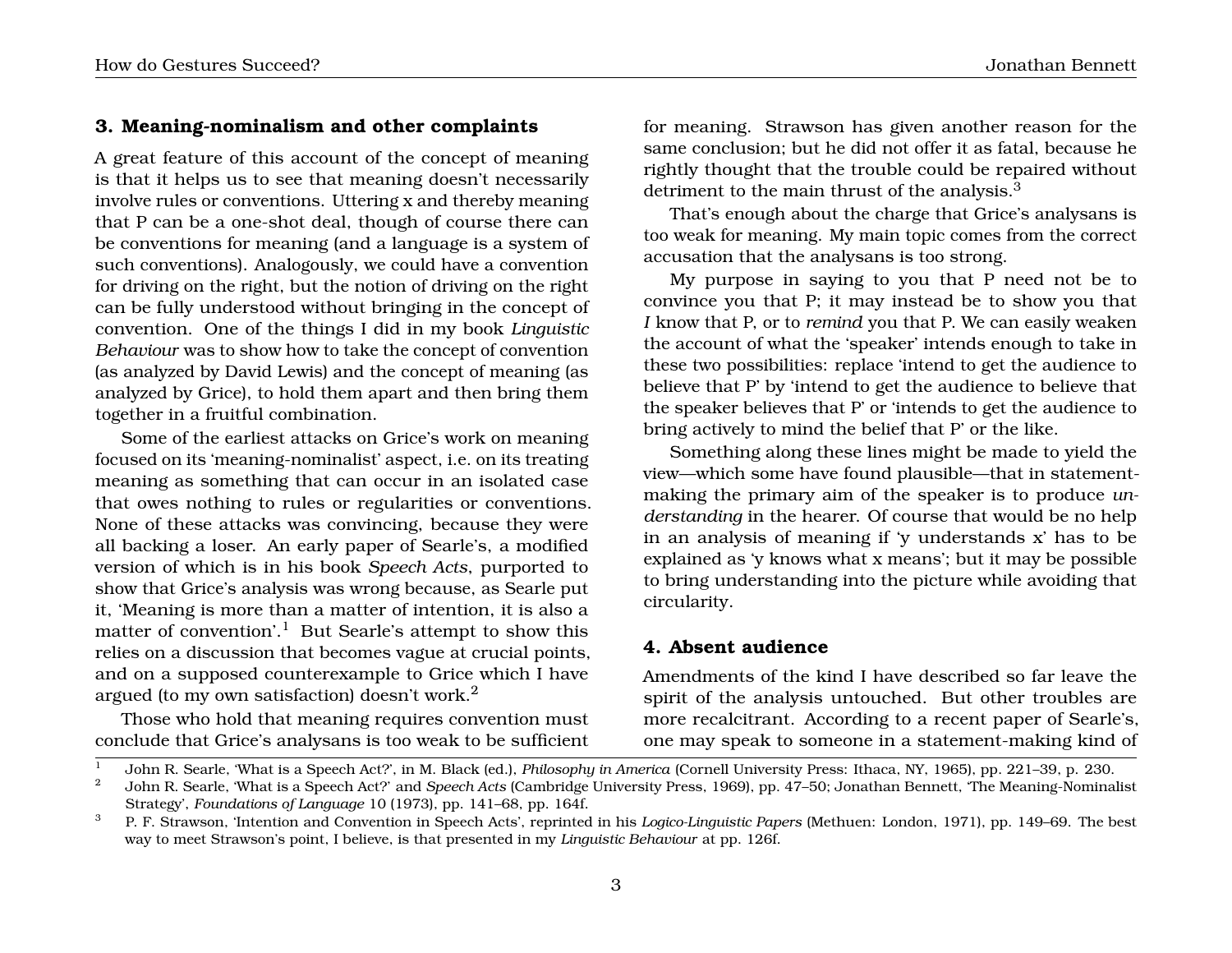way without caring what effect one has on the person. He writes:

> 'Why can there not be cases where one says something, means it, and does not intend to produce understanding in the hearer? In a case, for example, where I know that my hearer is not paying attention to me I might feel it my duty to make a statement even though I know he will not understand me. In such cases the speech act is indeed defective, because the speaker fails to secure illocutionary up-take; but even in such cases it seems clear that the speaker means something by what he says even though he knows his speech act is defective.'<sup>1</sup>

That seems right, and there are other kinds of example as well. Someone who speaks to himself does not even have an audience, yet his use of language is presumably meaningful. It isn't a mere accident that he mutters 'I wish I were dead!' rather than 'Oh, let it last for ever!'

The morning after I discussed this subject in public for the first time, the morning newspaper carried a comic strip in which the egregious Andy Capp looks carefully to left and to right, sees that the bar is empty except for the barman who is dozing, and shouts 'Drinks all round!' He then turns to the reader and confides: 'I've always wanted to say that.' That final frame forces the point home: when Andy Capp says 'Drinks all round!', it's not just that his words mean something—*he* means something by them. So Grice's analysans is too strong.

In *Linguistic Behaviour*, which amends and develops and

builds on Grice's theory of meaning, I proposed that we to stop trying to formulate conditions that are not only sufficient for meaning but also necessary for it:

> 'If a community's verbal behaviour was indistinguishable from that of the characters in Chekhov's *The Three Sisters*, say, that might suffice to qualify it as linguistic; but such a specialized example does not illuminate the concept of meaning or of language. What we need, at a minimum, is a statement of conditions which are strong enough to be sufficient for meaning and yet *weak enough to be instructive*. . . [That] restores the problem to the form: how can we get something strong enough but not too strong?'<sup>2</sup>

My point was that the search for a biconditional analysis is a search for conditions that are strong enough to be sufficient for the analysandum yet *weak enough to be necessary* for it; and I was proposing that we give up looking for this much weakness, and settle for something that is present throughout a subclass of instances of meaning that is large and central enough to serve as a good basis upon which to understand all the cases of meaning that lie outside it. I think of it as a secure base-camp from which one can make brief forays into the surrounding territory.

## **5. Explaining the absent audience cases**

Virtually all the cases of meaning that stubbornly resist Gricean analysis—such as Andy Capp's offer of drinks—have in common that they involve language, i.e. systematic conventional meaning. I contend that if we start with meaning

<sup>1</sup> John R. Searle, 'Meaning, Communication, and Representation', in R. Grandy and R. Warner (eds), *Philosophical Grounds of Rationality: Intentions, Categories, Ends* (Oxford University Press, 1986), pp. 209–26, p. 211.

<sup>&</sup>lt;sup>2</sup> Bennett, *Linguistic Behaviour*, pp. 22f. The same device deals also with some difficulties that could be handled within the Gricean framework. They are so handled by Stephen R. Schiffer, *Meaning* (Oxford University Press, 1972), but the result of thus soldiering on with biconditionals is that one ends up with an analysis that is not useful because it is too heavy to lift.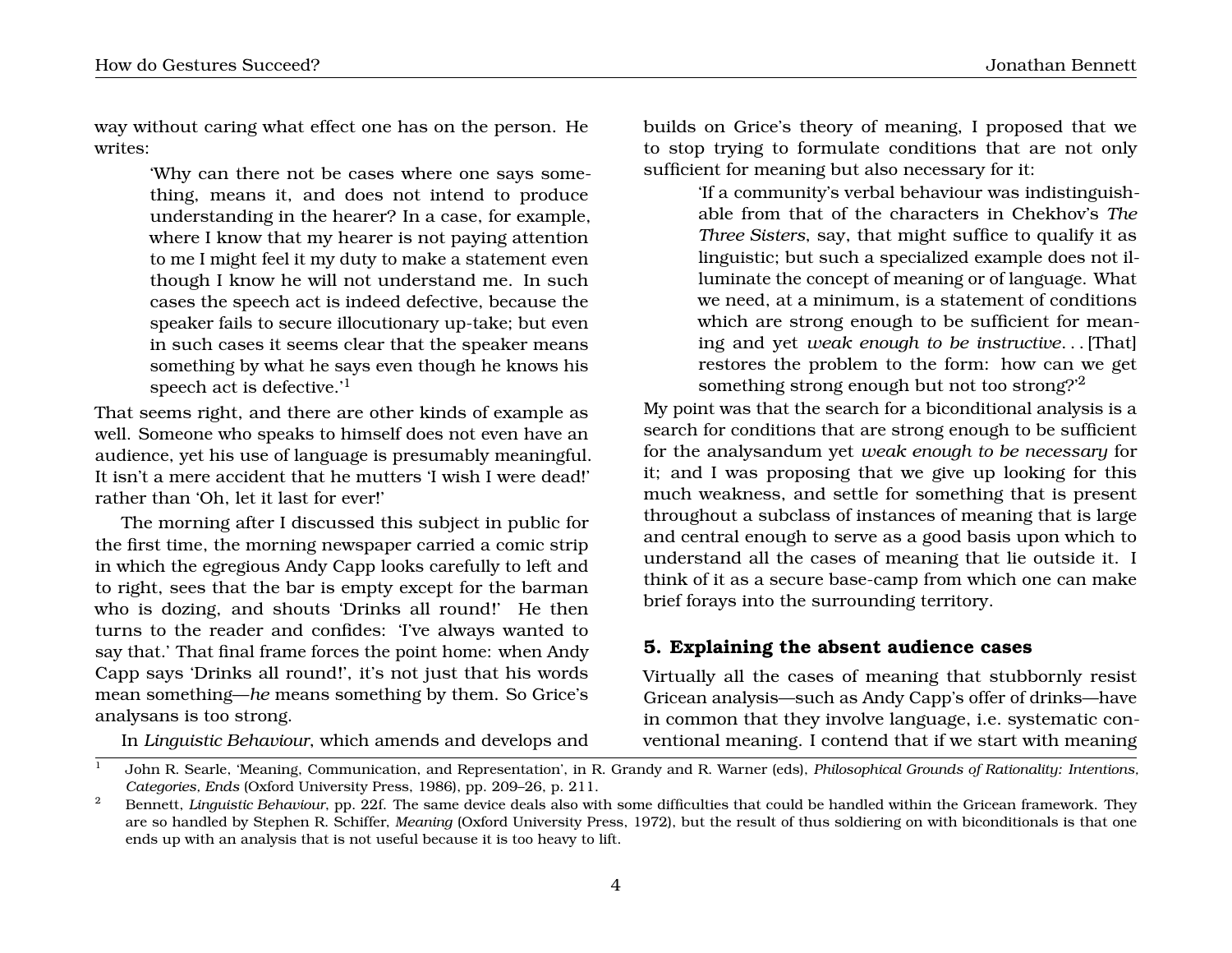as an isolated phenomenon, we shall encounter hardly any such cases. So we can use Grice's analysis for the notion of meaning as an isolated phenomenon, then bring in *convention*, move from that to *language*, and then be in a position to open the floodgates to all the fancy meaningful things we can do because we have language. (I cannot prove this; I'm offering it as a plausible conjecture.)

What, then, should we say about Andy Capp's offer? It is obviously true and unproblematic for Gricean theory to say that he utters a sentence whose conventional meaning is an offer of drinks to all the members of a present audience. But what makes it the case that *Andy* means something by the sentence (or by uttering it)? I suggest that it is this fact:

> A full explanation of why he utters that sentence rather than some other will involve some fact about what he takes the conventional meaning of the sentence to be.

And what makes it true that Andy means the sentence as an offer of drinks is this:

> A full explanation of why he utters that sentence rather than some other will involve the fact that he takes that sentence to mean conventionally an offer of drinks.

Something along those lines will probably serve for all the other cases that are not enclosed within the base camp, not captured by the initial Gricean story.<sup>1</sup> Some of them will have flavors of their own, coming from special links between the speaker's mind and the conventional meaning of what he utters; it is not to be expected that all this could be expressed in a unitary account. But the above treatment is the part of the story that is common to all the cases, and will be most of the story in each individual case.

### **6. A pocket of resistance**

John Bricke has suggested to me that some cases of 'no intended-audience' meaning don't involve meaning conventions. I sit in my study replaying in my mind a recent conversation with a colleague; it suddenly dawns on me that I have said something stupid or harmful, and that the damage cannot be undone; and I make a slashing movement across my left wrist with my right forefinger, meaning by this something like 'I'm so angry with myself that I could kill myself'. The case is not offered as one in which that is literally *true*, just as one in which it is *meant*; similarly, one might utter those words meaning something by them yet not speaking truly.

For this example to embarrass my Gricean program, it must involve 'non-natural meaning', as Grice calls it. That is, my gesture must be something by which *I* mean that I am angry etc.; it mustn't be the case merely that my gesture 'means that I am angry etc. in the way that my sniffling 'means' that I have a cold. But I find it intuitively plausible to suppose that the gesture is meaningful in the former way, which makes this a problem for my program.

I allowed for this by saying that 'virtually all' rather than 'all' *simpliciter*, the no-intended-audience cases involve language. What can I say about the ones that don't? If there are any, i.e. if cases like Bricke's really do involve non-natural meaning, then the sorties from the Gricean base-camp will not all use the tactic of explaining what the speaker means in terms of how his mind relates to what his utterance conventionally means. I could live with that loss of unitariness in the procedure, but I don't know what other procedure(s) to use for the recalcitrant cases. I find

<sup>1</sup> It also fits all the Gricean cases, where real audiences are genuinely offered drinks. The two classes come apart in their further details: they need different accounts of how the conventional meaning of the sentence figures in the explanation of why the speaker utters what he utters.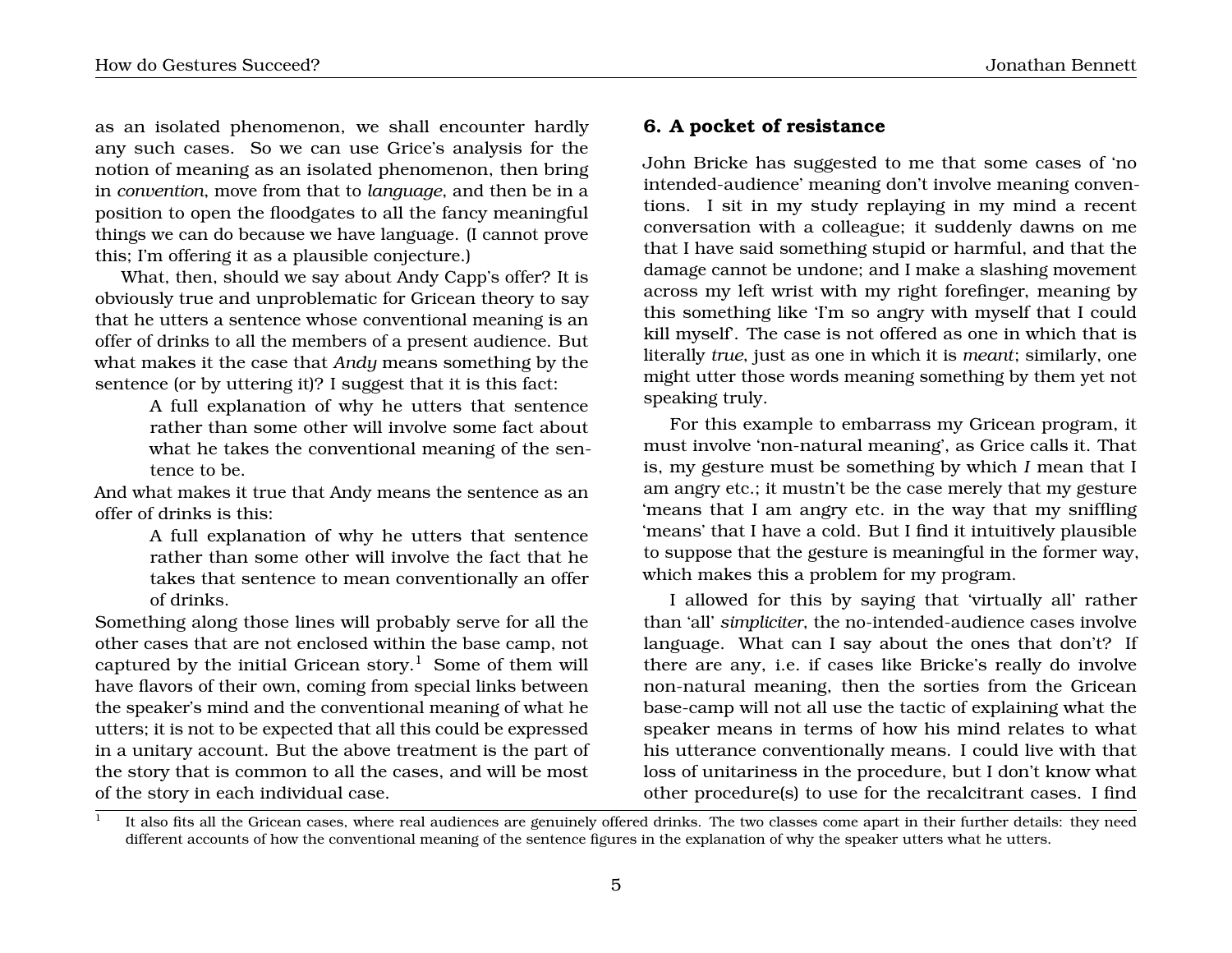it reasonable to suppose that the person who makes the finger-across-wrist gesture may mean that P by it, for a certain P; but I don't yet know how to justify or explain that intuition on the basis of any general truths about meaning.

## **7. Representation to the rescue?**

Despite this unsolved problem, I think that my base-camp strategy is reasonable and principled, not a mere ad hoc retreat in the face of the no-intended-audience problem. It may be the best that can be done. Given the great variety and complexity of things we can do with language, it would be surprising if we could capture the phenomenon of meaning that lies at their core in a single unitary analysis.

Still, it would be nice if we could: the old idea of necessary and sufficient conditions is still attractive, if only we could implement it for the concept of meaning.

Searle suggests that we can. This is in the recent paper of his, in the Grandy and Warner volume mentioned above, in which he denies that someone who means must intend to affect an audience. Searle argues there that Grice has given us a theory not of meaning but of communication; that the characteristically Gricean flourish—the piece about intending to affect someone through his realizing what you are up to—is true of communication; and that meaning can be analyzed in terms that don't involve any thought of an audience.

According to Searle, for someone to mean that P by uttering x is for him to utter x *intending that it represent the state of affairs that P* ('Meaning, Communication, and Representation', p. 216). This looks promising: it leaves the audience out of the picture, while making it easy for it to be brought into it: when I do something intending it to represent the state of affairs that P, I may intend further that my audience recognize this first intention and be led by it

to believe that P, or to bring it about that P. Searle shows that if you handle meaning in his way, and then take the most natural further step to communication, you will end up with an account of the latter that really is Gricean; so Grice is allowed his success, not at the ground floor where he thought it was taking place, but one level up, as a natural consequence of Searle's account of the ground floor.

This bypasses the worst obstacles to a Gricean biconditional about meaning by offering only a Gricean biconditional about communication, with this resting on a non-Gricean, Searlean biconditional about meaning. This is neat and pleasing and plausible. It would be hard to resist *if* one were satisfied that the notion of *representation* could be adequately explained without help from any such notions as those of meaning and communication. For example, it might be that 'x represents the state of affairs that P' means something like 'Somebody produces x as part of an attempt to get someone else to have the thought that P' or, worse still, 'somebody produces x thereby meaning that P'. If we can't explain *representation* except in such terms as those, Searle's account is vitiated by circularity.

## **8. What is representation?**

The first step in Searle's account of representation says that for x to represent that P, someone must produce or use x with the intention that it represent that P. This implies that Searle's basic analysandum is not *x represents that P* but *S produces or uses x intending it to represent that P*; and the circularity problem then arises in connection with the latter.

Searle knows it, and expresses himself cautiously about his chances of success:

> What exactly do I intend...when I intend that [x] represent [that P]? The answer to that question, if it is to have any real explanatory power, should be given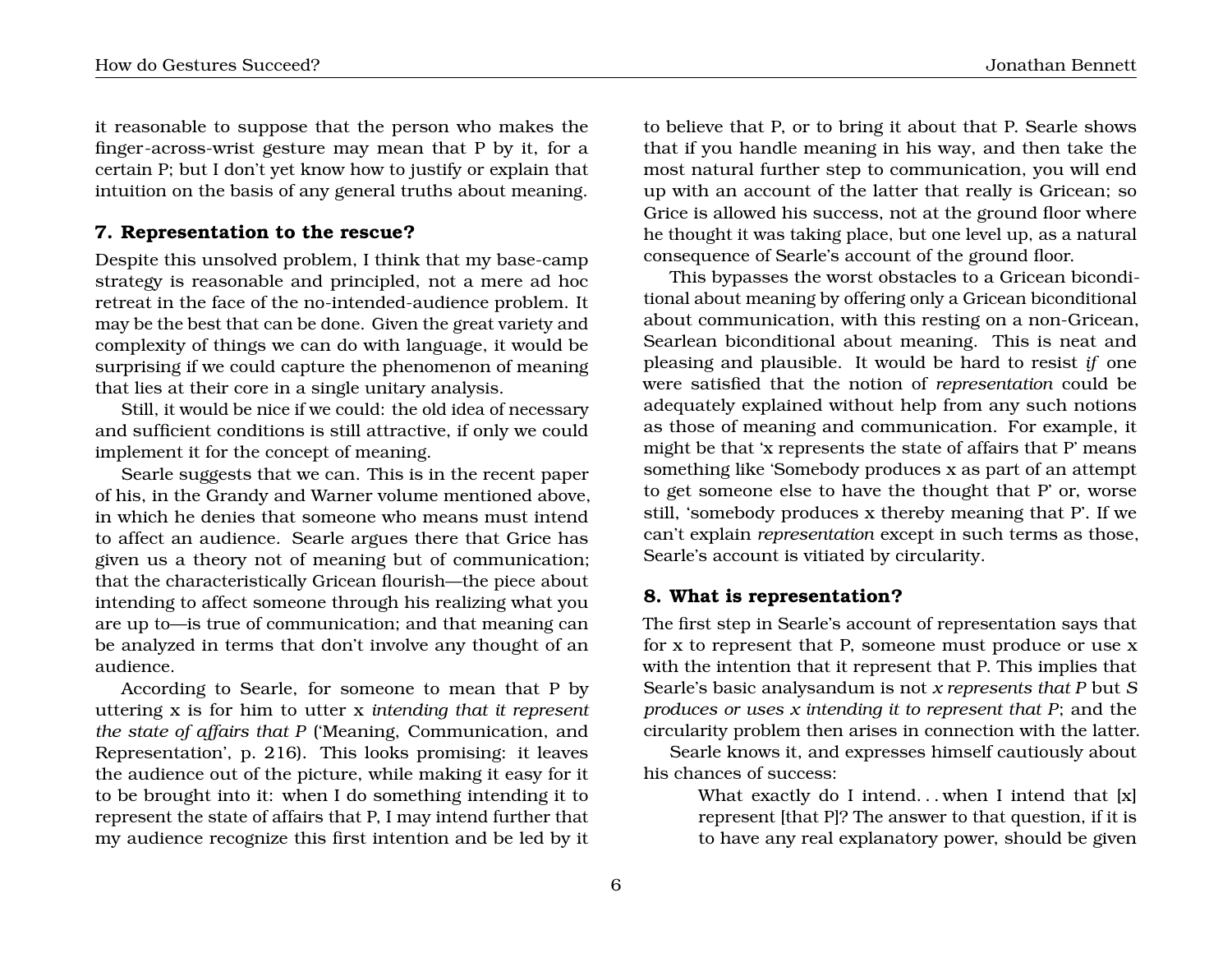in terms that employ no such semantic notions as reference, truth, meaning, propositions, etc. Perhaps, in the end, it will prove impossible to give an answer that does not employ such notions. However, at least a start on such an answer can be made by showing how representing relates to intentional behaviour generally. ('Meaning, Communication, and Representation', pp. 214f)

He confidently offers a conditional of the form 'If (representation) then (such and such)', apparently having doubts only about whether its converse is true. He seems to think that it may be, for he more than once says that representation consists 'at least in part' in his necessary condition, hinting that the latter may be sufficient too. Shortly after that, Searle speaks of 'my account of representation', suggesting that he thinks the account is complete, or probably or nearly so.

If none of these is true, then why should we think his account can be completed without circularity or regress? And if we don't think that, why should we regard this as a significant rival to the Gricean base-camp strategy?

The question of whether Searle's account is complete or at least completable without circularity would be crucial if the account were correct as far as it goes. But it is not. What Searle offers is not even necessary for representation. For the remainder of this discussion, the topic will not be partialness but untruth. Here is Searle's supposed necessary condition for representation:

> 'Whenever S produces x with the intention that it represent a state of affairs A then it must be the case that S produces x with the intention that a criterion

of success of his action should be that A obtains, independently of the utterance.'<sup>1</sup>

In discussing this, I shall assume that 'He intends that a criterion of success of his action should be that P' means something of the form

'He intends it to be the case that: he performs an action for which a criterion of success is P',

rather than of the form

'He intends it to be the case, with respect to the action that he performs, that a criterion of success for it be P.

What is being said is not that he intends to confer upon a certain action a certain relational property; rather, something is said about what kind of action he intends to perform. If this is wrong, I am lost right at the outset.

Throughout the next three sections, I shall further assume that 'A criterion of success for what x intends to do is P' entails 'If not-P then x fails in what he intends to do'. Searle would reject that entailment, I think, but it matters to see that he *must* reject it; in section 12 I shall consider what notion of 'condition of success' he might use that would not have that consequence.

## **9. Representation and truth**

Now, to understand Searle's conditional, we must understand its phrase 'success of his action'. I think Searle means by it 'his success in using x to represent that P', so that the conditional entails that *S hasn't succeeded in using x to represent that P unless P*. That reading seems to be implied by this:

Searle, 'Meaning, Communication, and Representation', p. 215. How does this 'show how representing relates to intentional behaviour generally'? Only by implying that when we intend to represent, as when we intend to do anything else, we may succeed or fail. This isn't much of 'a start' towards analyzing the concept of representation in a way that would fit it to support a theory of meaning. Furthermore, there is reason to think that Searle would not claim even that thin connection; for his notion of 'conditions of success' seems in the event to have nothing to do with succeeding or failing.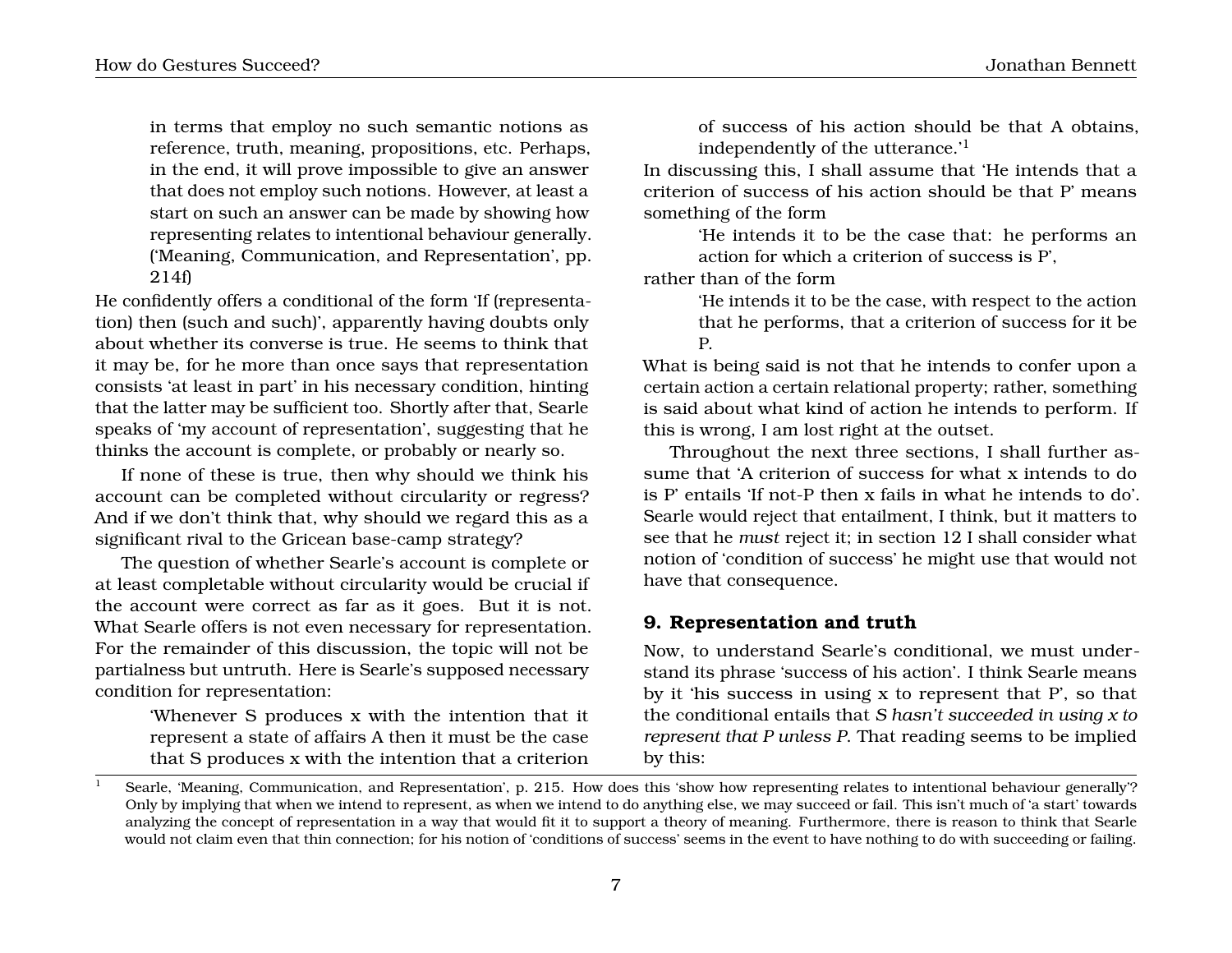'My intention to represent can at least in part be analysed as the intention that certain conditions of success of the utterance be satisfied. How exactly can we specify these? The most obvious way would be to ask what counts as a failure. When would we say the speaker had made a "mistake"? In the case of the broken crankshaft an obvious mistake would be made if S's crankshaft were not broken. If S's crankshaft is not broken then he has made a mistake in representing it as broken.'<sup>1</sup>

Something similar happens here:

'The difference between saying it is raining and meaning it, and saying it without meaning it can be got at by examining the question, what counts as a mistake? What counts as a relevant objection? If I say "It's raining" and mean it, then if I look out of the window and see that the sun is shining and the sky is blue, I am committed to recognizing these states of affairs as relevant to my utterance. . . '. ('Meaning, Communication, and Representation', p. 217)

Well, 'relevant' is safely weak; but my concern is with Searle's use of the stronger words 'mistake' and 'objection'. Judging by these two passages, and by his 'criterion of success' conditional, Searle is evidently taking representation to be *true* representation.

This is too narrow a base upon which to erect a theory of meaning. In Searle's crankshaft example, the protagonist does think his crankshaft is broken, and has intentions which cannot be realized if the crankshaft is sound. But there are plenty of cases of communication (and thus of meaning (and thus of representation)) where S intends to produce a false belief in the mind of the audience, by using x

to represent that P when in fact not-P. In such a case, S has succeeded in representing that P, in every ordinary sense of 'represent ', and he may well mean that P as well; yet this lies outside the purview of Searle's account.

Incidentally, Searle would not be helped by a weaker reading of his conditional according to which its consequent merely says that S intends to be doing *something* such that: if not-P then he fails in it. If S is lying, he may represent (and mean) that P when really not-P, and may succeed gloriously all down the line, failing in nothing that he intends to do.

## **10. A base-camp strategy for Searle?**

Searle might reply that non-liars are central and basic to his analysis of meaning, and that he plans to build his account on them and then move out to capture the liars. This resembles my base-camp way of relating no-intended-audience cases to Grice's account, but is worse than it in two ways: (1) With few exceptions, one can see how to operate from the Gricean base-camp; whereas the corresponding task for Searle looks hopeless: how can his partial treatment of representation help us to understand the ordinary notion according to which one can represent that P as part of a deliberate attempt to deceive? (2) With my strategy, the basic central class of cases is marked off by the Gricean account, with no threat of circularity or regress. Searle's basic, central class of cases, on the other hand, contains. . . what? All Searle tells us is that in each member of the class: 'There is some P such that: S intends to be doing something that he cannot succeed in. unless P is true independently of what he is doing.' Because Searle does not say that this fits only items that fall within the class in question, his is admittedly an incomplete account of the latter. If it is even that, however, it must have some power to guide one's mind towards the class

Searle, 'Meaning, Communication, and Representation', p. 215, lightly edited for brevity.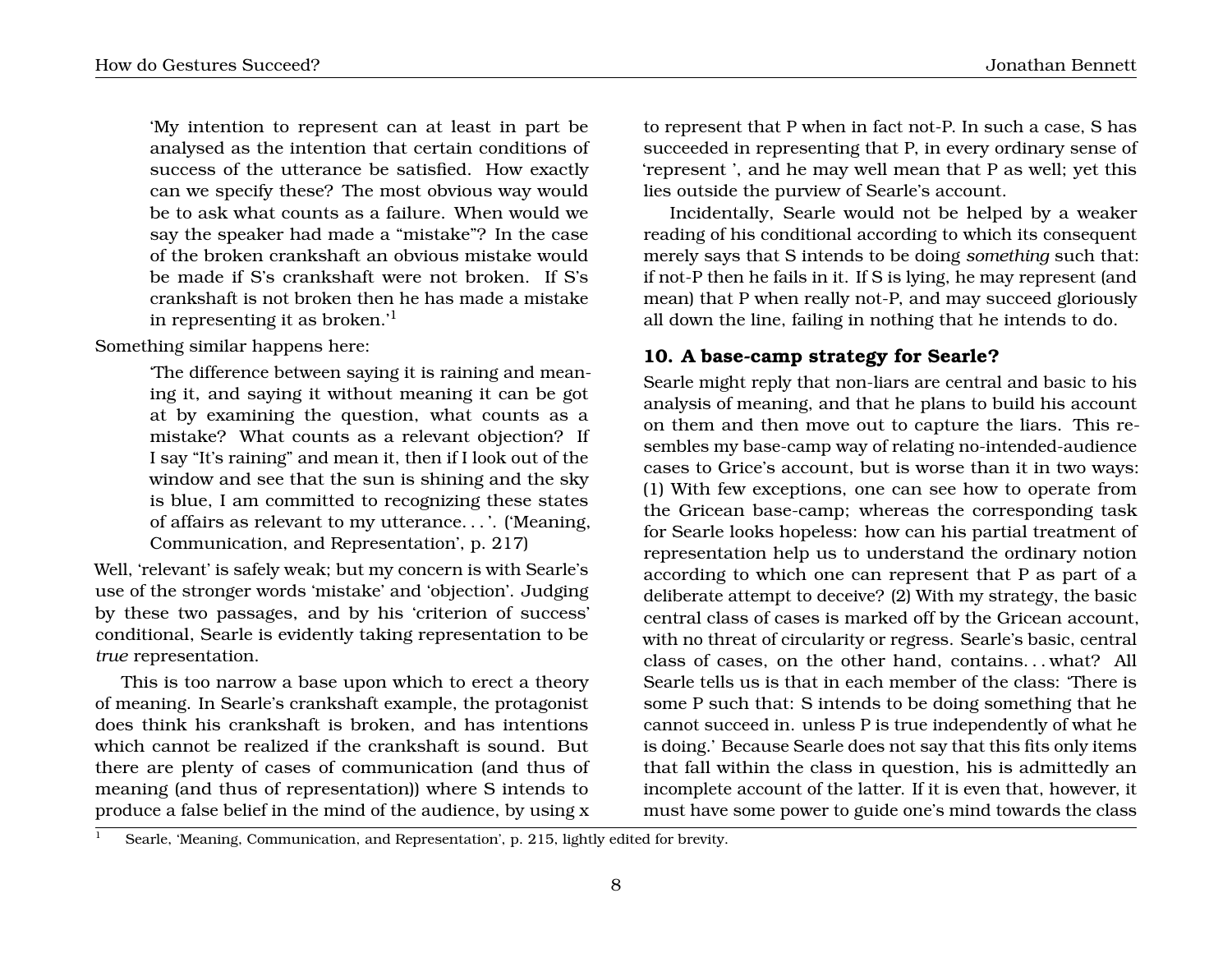of cases that Searle has in mind; and I don't see how anyone could be thus guided by it except *through* the thought: 'Ah yes, in each of these cases the "something" that S intends to be doing is truthfully representing that P.' So I think that Searle's account, as well as being incomplete, is covertly circular.

A completely different line that Searle may want to take to deal with lying will be discussed in section 12.

## **11. Trouble with injunctions**

Searle's account, as so far reported, does not fit injunctions. Indeed, the 'criterion of success' conditional is false of every injunction. When I say to you 'Please close the door', I presumably intend to represent your closing the door; and my success does not require that that should obtain independently of my utterance—quite the contrary. (The 'independently of S's utterance' clause is needed for statements. Without it Searle's conditional would apply whenever someone tries to make it the case that P, that is, intends something in which he must fail unless P; and that would cover so much ground other than representation as to be an intolerably feeble start on an account of representation.)

Searle knows this. When he re-runs his partial account of representation in the context of language, he leads off with the words: 'For simple indicative sentences of the sort used to make statements...' (pp. 217f), and a page later he writes: 'So far we have considered only the nature of meaning and representation as they apply to utterances of the statement class.' He proceeds to discuss four other kinds of illocutionary act; but I shall bypass three of them and concentrate on injunctions, which Searle calls "directives'.

He offers a necessary condition for an utterance to be meant as a directive. If S uttered x meaning it as a directive to H to do A, Searle says, then

'In the uttering of x S intended that a criterion of success of the uttering of x will be that H does A, at least partly because of the recognition by H that S intends the uttering of x as a reason for doing A.'

This, like Grice's similar account, doesn't fit the case where S shouts 'Close the door!' without caring whether H obeys, or even (relying on H's counter-suggestibility) as a way of keeping the door open.

There are two ways in which Searle might try to deal with this.

The first way is through a base-camp strategy such as I suggested he might adopt to cover lying statements. (The present difficulty is the injunctive analogue of the liar difficulty.) Searle might say that he is offering a partial analysis of a large central class of injunctions, on the basis of which he can then explain the marginal kinds of case that do not satisfy his necessary condition—namely the ones in which the commander is not trying to be obeyed.

This is less open to criticism than the base-camp treatment of the liar, if only because where injunctions are concerned the base-camp can be established without circularity. But that very advantage also disqualifies this approach as an alternative to Grice, for it is Grice's own analysis that has established the base camp. Searle's own partial account of directives is nakedly Gricean, as indeed it has to be; I shall return to that point in section 13 below.

#### **12. A special notion of success?**

The second way of dealing with the problem is by using 'failure' and 'mistake' in explaining 'conditions of success'. Searle suggests that he means by 'success' what it ordinarily means. (See the passages quoted in section 9 above.) But perhaps he can cancel that suggestion and claim to be using 'success' as a technical term with a special meaning. If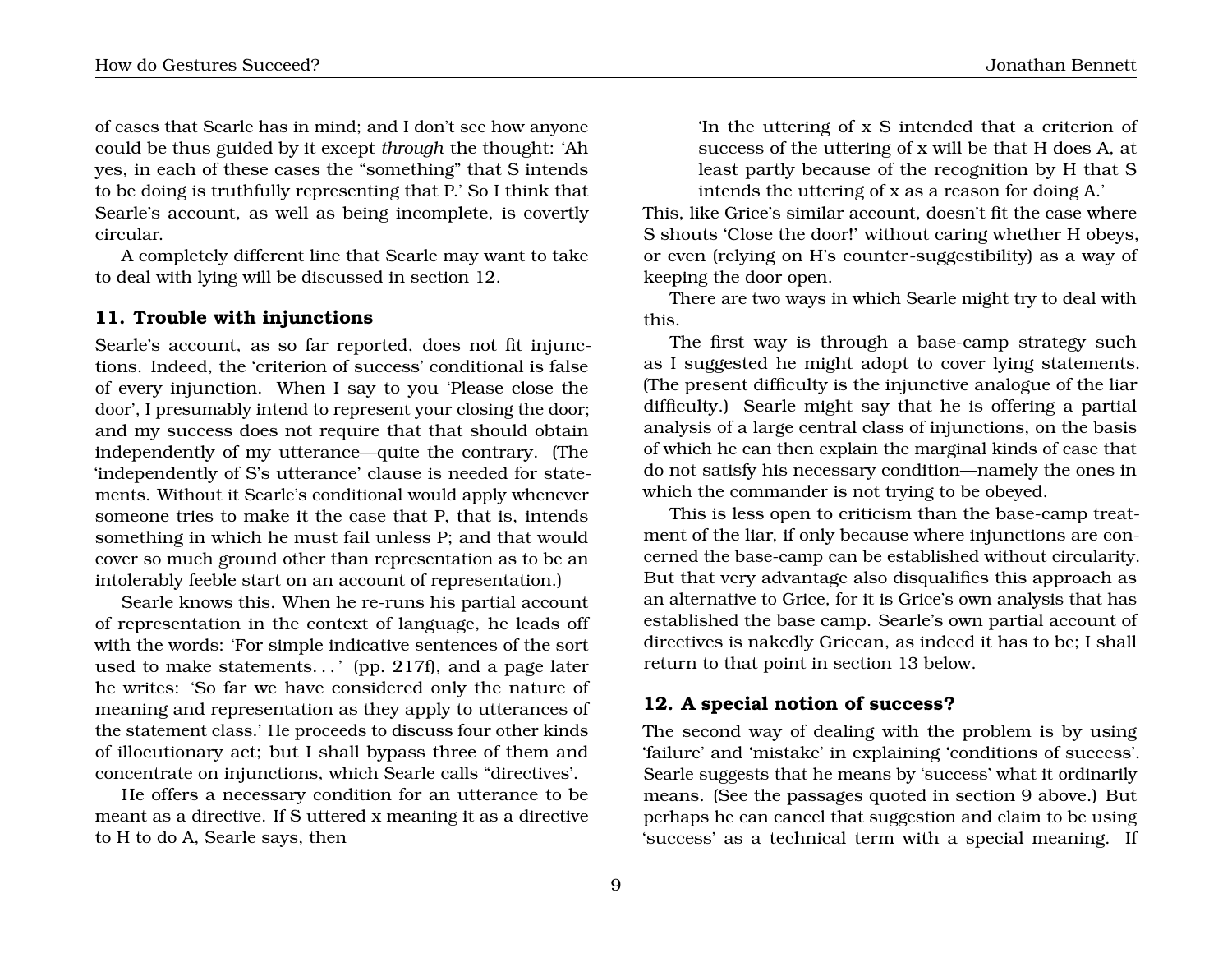so, then he might say that the indifferent or wily enjoiner is not a counterexample to his conditional, and that in thinking otherwise I have been construing 'success' in a naively narrow (or shallow) way. He could point out that whatever S wants H to do, if S intends to be uttering a command then he intends something such that if H doesn't close the door it 'fails' in the sense that it is *not obeyed*; and that, he could say, is a kind of failure in a command, whatever the further purposes of the commander may have been.

The problem of lying statements might also be approached in that way. When someone makes a statement (Searle might say), no matter what his ultimate purpose, the statement's being false is a kind of failure.

Hints of this line of thought can be found in what Searle writes. A little before his discussion of injunctions, he says:

> 'The different illocutionary points can be defined at least partly in terms of the different conditions of success that the speaker intends in making the utterance. In each case the essential condition on the speech act will be specified as a necessary condition of the success of the utterance as intended, when the utterance is intended as a member of the relevant class. The basic idea here is the old one that the meaning of a statement is somehow given by its truth conditions, the meaning of a command by its obedience conditions, and so on.'<sup>1</sup>

This pretty clearly implies that if I intend my utterance as stating that P, there is some success that I cannot have unless P; and if I intend it as an injunction to do A, there is some success that I cannot have unless A is done.

On this understanding of what Searle is saying, the notion of 'success' is being divorced from that of what S is, in the ordinary sense, trying or intending to do; we have to regard his utterance as falling even if *he* is perfectly satisfied with every aspect of the situation, and not because of any relevant ignorance or error.

A newcomer to this scene could be forgiven for protesting that nothing properly called 'success' could be thus divorced from the notion of what an informed agent would count as success. We old hands know better: we have the idea of statements as fixed by truth-conditions, and of injunctions as fixed by obedience conditions, and we can think of the satisfaction of those as a kind of 'success' of the utterance, whatever the utterer may be up to. We are accustomed to thoughts like this: 'Whichever direction of fit we are interested in, a lack of fit in a particular situation is a lack of fit, and so something which is in itself unsatisfactory.'<sup>2</sup> But when we understand what Searle is saying in this way, we are going *through* our grasp of what statements and injunctions are, and so once again the procedure is circular.

Searle's book *Intentionality*, though published long before the paper I am discussing, was written long after. I have gone to the book for help with this matter, but have been disappointed. 'Conditions of success' are there usually called 'conditions of satisfaction', and 'satisfaction' must be the most frequently used technical term in the book. Searle doesn't define it, however, nor does it occur in his index. As applied to mental states, it boils down to the two theses that

•a belief is satisfied only if it is true, and

•a desire is satisfied only if what is desired is obtained, and Searle makes no attempt to justify his evident assump-

<sup>1</sup> 'Meaning, Communication, and Representation', p. 230, quoted with harmless omissions.

<sup>2</sup> Ross Harrison, 'Ethical Consistency', in R. Harrison (ed.), *Rational Action: Studies in Philosophy and Social Science* (Cambridge University Press, 1979), pp. 29–45, p. 35.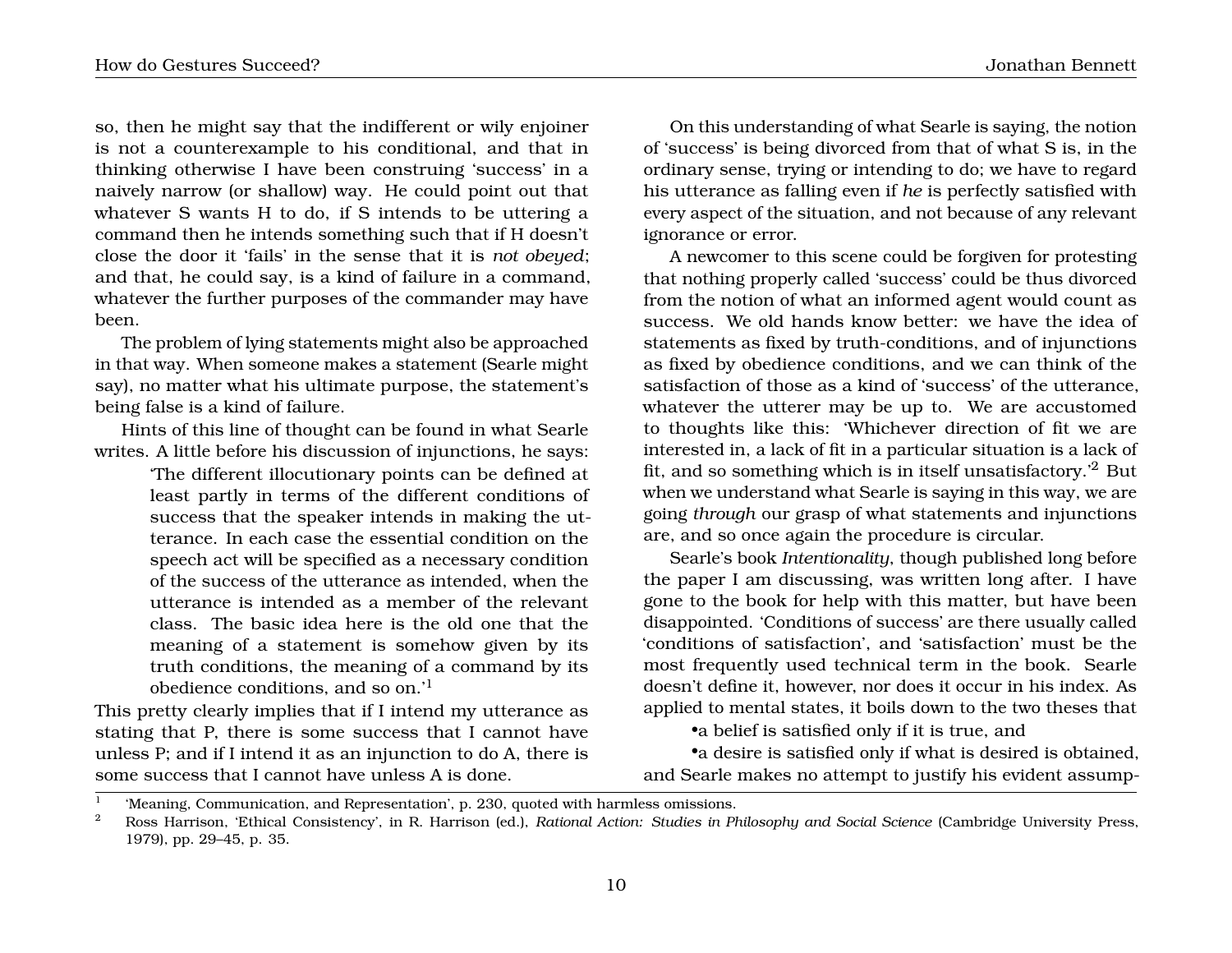tion that those two theses involve a single sense of the term 'satisfaction'. In defence and explanation of the peculiar notion of 'psychological state that can be satisfied' Searle offers a putative technical sense of 'satisfy' according to which 'x satisfies y' is true if y is a desire and x 'satisfies' it in the ordinary sense or *if y is a belief and x makes it true*. This seems to be incurably disjunctive; I can find no unitary sense of 'satisfy' that produces this result.

Searle wants 'satisfaction' so as to have a solid account of the genus *intentionality*, an account which neatly bifurcates down the road to yield the species belief and desire. The split, according to Searle, comes from a difference in 'direction of fit' between the state and what 'satisfies' it: with beliefs the direction runs from world to mental state, with desires it runs the other way. Having criticized the part of this story that lies upstream of the fork, I should add that the fork itself is suspect. Explaining 'direction of fit' in terms of statements and injunctions rather than beliefs and desires, Searle says that statements are 'supposed in some way to match an independently existing world' whereas imperatives are 'supposed to bring about changes in the world' (*Intentionality*, p. 7), and speaks of where the 'fault' or the 'responsibility' lies if fit is not achieved. One sees what he is getting at, of course, but these merely suggestive remarks do not locate any clean, worthwhile concept of direction of fit. From the functionalist standpoint that Searle rejects, the whole idea of a unified story that forks further downstream is mistaken. Functionalists are in a position to see (and if they bothered with details they *would* see) that the concepts of belief and desire are deeply different in structure, having almost nothing in common except the formal feature of being a psychological propositional attitude.

## **13. The disunity in Searle's account**

Searle's partial account of meaning tells one story for statements and a different one for injunctions, with no significant overlap between the two. The word 'represent' occurs with statements and not with injunctions, and although it probably could be dragged into the latter as well, it wouldn't then answer to the only partial account Searle has given of it because that includes the 'independently of the utterance' clause.

A Gricean account respects the difference between statements and injunctions, linking one with trying to produce belief and the other with trying to produce action. But it also has an underlying unity, in the idea that each kind of attempt involves a reliance on the Gricean mechanism of intention-dependent evidence for what the speaker believes or wants. Searle could have that unity too, but he would say that it exists not on the ground floor of meaning but up at the level where communication is to be found.

It looks as though Searle cannot, down at what he takes to be the ground floor, say anything substantive about statements and injunctions at once. What I am not sure of is whether he would mind this. There is in fact a discomfort, an awkwardness, about trying to get a picture of Searle's picture of the situation. On the face of it, we are to be offered an account of illocutionary acts from which everything perlocutionary is excluded, Grice's fault being that he let the latter in on his ground floor. But the account that Searle offers as a rival to Grice's is confined to statements, and the demarcation line around statements itself involves some reference to what the utterer intends to result from what he is doing. Here is why.

The concept of an injunction cannot be explained without reference to an intended effect on an audience, that is, without reference to intended effects of the kind Searle calls